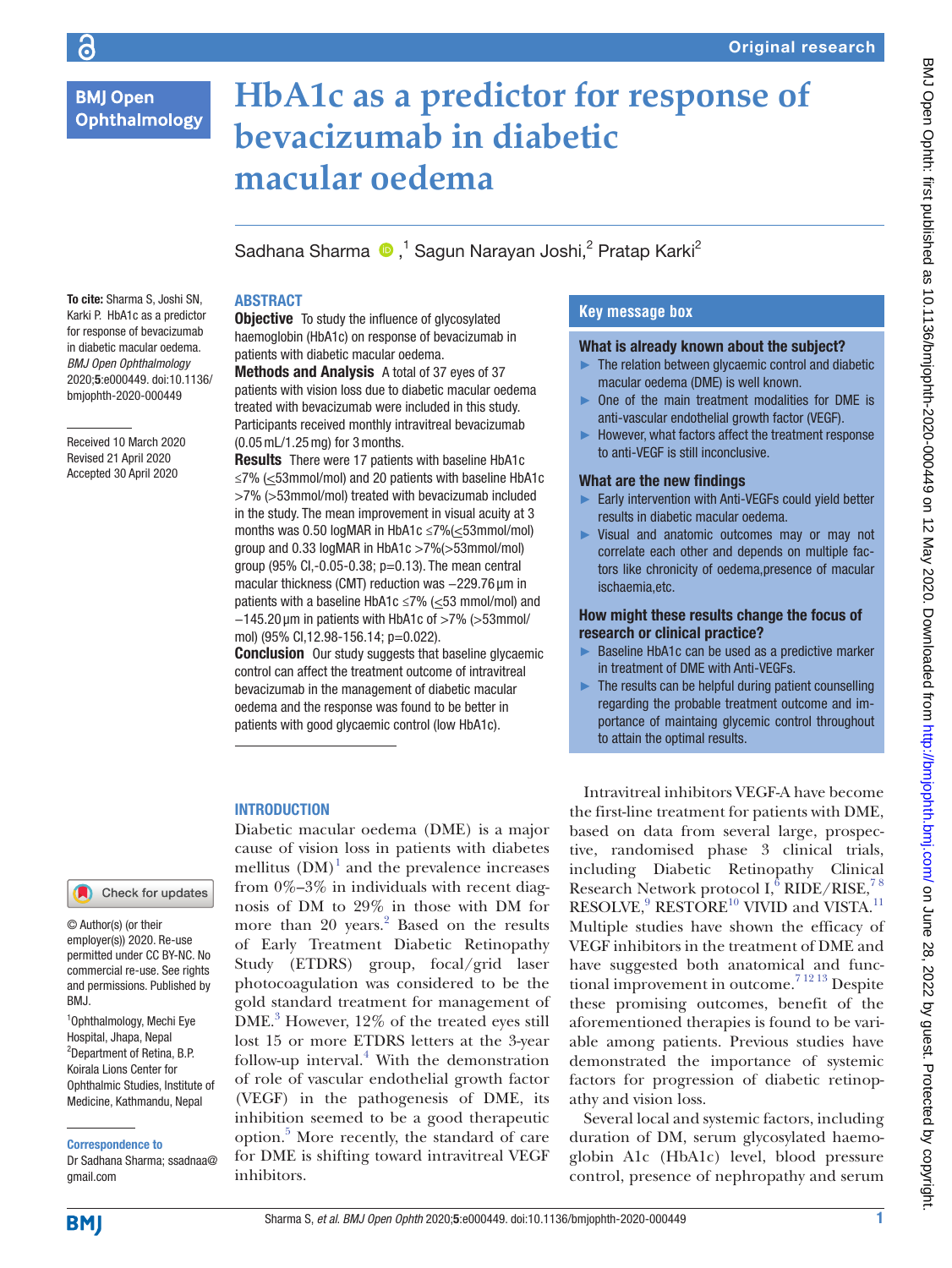lipids, may play an important role not only in the presence of DME but also in its responsiveness to therapy. The relationship between HbA1c level and risk of micro-vascular complications is well established<sup>[14](#page-3-4)</sup> and HbA1c levels of 8%(64 mmol/mol)or more are associated with a greater risk of DME.<sup>15</sup>

In a retrospective study of 124 patients, Matsuda *et al*<sup>[16](#page-3-6)</sup> showed that in patients with HbA1c values of more than 7%(53mmol/mol), less robust anti-VEGF-mediated improvements in best-corrected visual acuity (BCVA) and central subfield macular thickness were achieved than in patients with HbA1c levels of 7%(53mmol/mol) or less. Similar findings from 65 patients were reported by Ozturk *et al*<sup>17</sup> wherein reduction in DME with anti-VEGF therapy was correlated negatively with HbA1c level.

The purpose of this study was to evaluate the influence of glycaemic control in responsive to intravitreal anti-VEGF therapy, bevacizumab. We investigated the prognostic effect of HbA1c levels on the resolution of oedema and the visual and anatomical outcomes following therapy in patients with DME.

## Materials and methods

Patients with centre-involving DME were included in the study after taking informed/written consent. Exclusion criteria were patients previously treated with any other intravitreal injection or focal/grid laser, loss of vision or macular oedema due to reason other than diabetes.

Preinjection clinical variables included best-corrected Snellen visual acuity (converted to logMAR value for statistical analysis), dilated fundus examination, intraocular pressure (IOP) and central macular thickness (CMT) (OCT SPECTRALIS-HEIDELBERG ENGINEERING). Serum HbA1c. Patients participating in the study were treated with 0.05mL/1.25mg intravitreal bevacizumab injection monthly apart for 3 months and were followed at 4, 8 and 12 weeks. On every follow-up, detailed examinations were done including BCVA, IOP, dilated fundus examination and OCT macula.

#### Baseline HbA1c analysis

To investigate the influence of baseline HbA1c on treatment outcomes, patients were separated into two subgroups on the basis of baseline  $HbA1c \leq 7\%$  ( $\leq 53$ mmol/ mol) or  $>7\%$  ( $>53$ mmol/mol). This criterion was chosen on the basis of 2014 American Diabetes Association position statement on the generally accepted threshold of diabetic control.<sup>[18](#page-3-8)</sup>

## Anti-VEGF injection technique

Intravitreal injections were performed in the operating room under sterile conditions. Bevacizumab (Avastin; Roche, Manheim, Germany) 1.25mg in 0.05mL was injected into the vitreous cavity using a 30 G needle through pars plana, 3.5–4.0mm posterior to limbus.

#### Data processing and statistical analysis

Data were statistically described in terms of range, mean±SD, frequencies (number of cases) and percentages when appropriate. The mean change of logMAR visual acuity and CMT from baseline were assessed using paired t-test. In addition, to analyse treatment effects in different HbA1c subgroups, the study population was divided into groups with  $\leq 7\%$  ( $\leq 53$ mmol/mol) and (>7%53mmol/mol) HbA1c levels. Independent t-test was used to compare the mean change from baseline BCVA and CMT at 3 months between HbA1c subgroups. P value less than 0.05 was considered the level of significance for all calculations. All statistical calculations were done using computer programs Microsoft Excel 2016 and SPSS V.23 for Microsoft Windows.

## **RESULTS**

#### Baseline characteristics

A total of 37 eyes of 37 patients with type 2DM were included in the study among which 68% were males and 32% were females with a mean age of 55.62±9.02 years (range 36–80 years). The mean duration of diabetes was 11.11±5.6 years (range 1–25 years). Most of the patients in our study had severe non-proliferative diabetic retinopathy (NPDR) (56.8%) followed by moderate NPDR (32.4%). Diffuse spongiform pattern of oedema was the most common (45.9%) pattern seen in OCT in our study. Cystoid oedema was seen in 37.8% of the cases. About 54.1% had HbA1c >7%(>53mmol/mol)and the rest (45.9%) had HbA1c  $\leq$ 7% ( $\leq$ 53mmol/mol)

## Anatomical and functional outcomes

At baseline, the mean logMAR BCVA was 0.85±0.36 (range 0.2–1.8) and improved to 0.44±0.22 (range 0–1.00, p<0.001) at 3 months after three injections of bevacizumab. The mean baseline CMT was  $498.19 \pm 106.42 \,\mathrm{\upmu m}$ (range 296–780 µm) and decreased to  $314.13\pm70.77$  µm (range 245–622 µm, p<0.001) at 3 months [\(table](#page-1-0) 1).

## HbA1c and its relation to anatomical and functional outcomes following bevacizumab

To study the treatment response in between subgroups of HbA1c, we divided the patients into two groups HbA1c  $\leq$ 7%( $\leq$ 53mmol/mol) and HbA1c >7%(>53mmol/mol). Anatomically, mean change in CMT following bevacizumab in HbA1c  $\leq$ 7%( $\leq$ 53mmol/mol) group was 229.76  $\mu$ m and 145.20  $\mu$ m in HbA1c >7%(>53mmol/mol) group [\(figure](#page-2-0) 1). The mean difference in CMT reduction

<span id="page-1-0"></span>Table 1 Mean and SD of best-corrected visual acuity (BCVA) and central macular thickness (CMT) at initial and final examination

|                         | <b>Mean</b> ±SD                    |                  |         |
|-------------------------|------------------------------------|------------------|---------|
|                         | <b>Baseline</b>                    | At 3 months      | P value |
| <b>BCVA</b><br>(logMAR) | $0.85 \pm 0.36$                    | $0.44 + 0.22$    | < 0.001 |
|                         | CMT ( $\mu$ m) 498.19 $\pm$ 106.42 | $314.13 + 70.77$ | < 0.001 |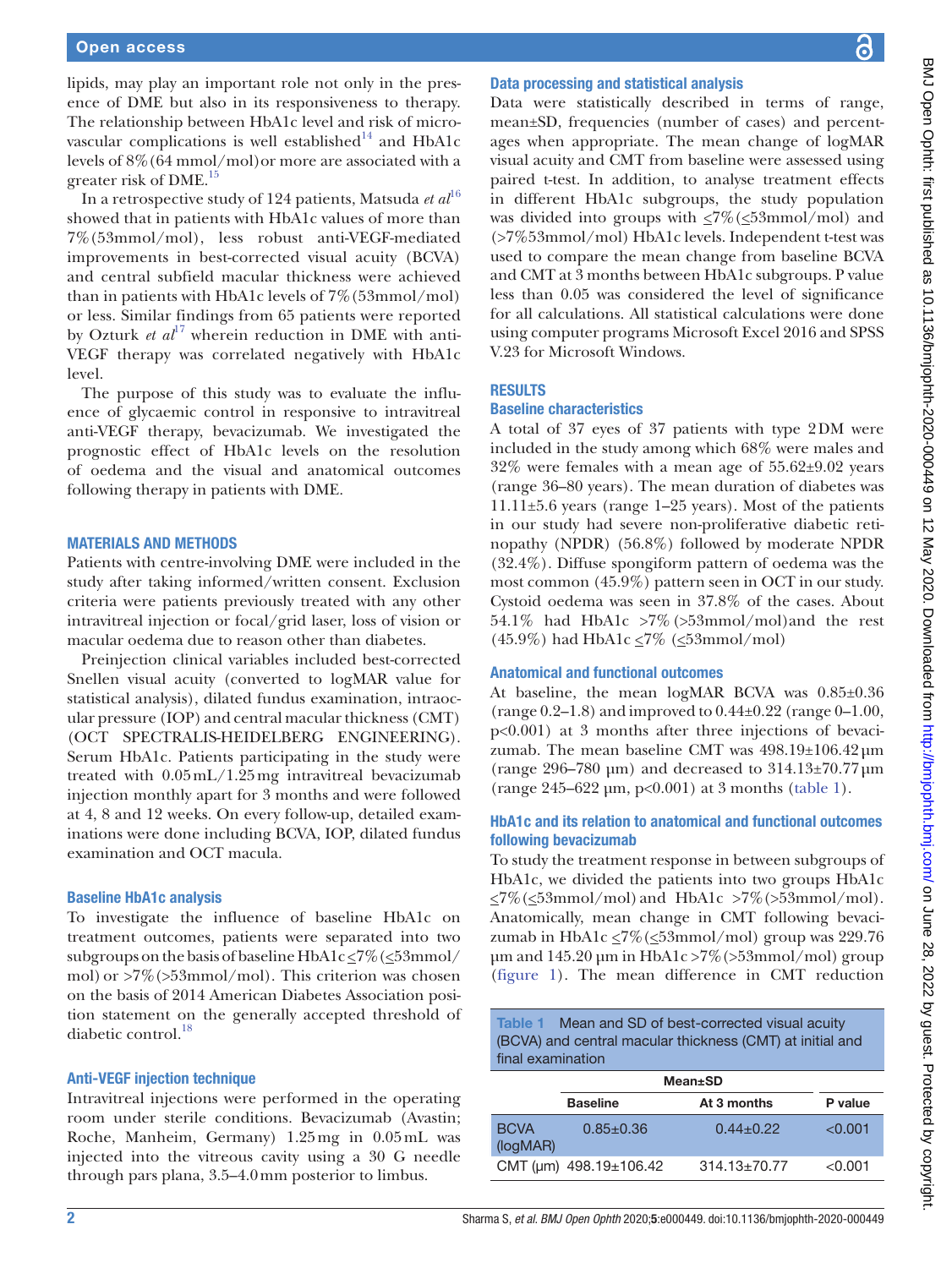



<span id="page-2-0"></span>Figure 1 Line graph showing mean central macular thickness (CMT) after each injection in two groups (glycosylated haemoglobin (HbA1c)  $\leq$ 7% and HbA1c >7%).

between the two groups was 84.56 µm and was statistically significant (p=0.022).

The mean change in logMAR BCVA was 0.50 in HbA1c  $\leq$ 7% ( $\leq$ 53mmol/mol)and 0.33 in HbA1c  $>$ 7% (>53mmol/mol)[\(figure](#page-2-1) 2). The mean difference in change in logMAR BCVA was 0.16 and was not statistically significant (p=0.13).

#### **DISCUSSION**

There are several studies highlighting the importance of glycaemic control on the progression of diabetic retinopathy.[1 15 19](#page-3-9) However, only few studies have assessed the role of glycaemic control in treatment response to VEGF inhibition.[16 17 20 21](#page-3-6)

Ozturk *et al* reported the impact of glucose regulation in DME treatment. In that report, more optimal serum HbA1c levels correlated with increased reduction in CMT following a single intravitreal injection.<sup>17</sup> In our



<span id="page-2-1"></span>Figure 2 Line graph showing mean logMAR visual acuity (VA) after each injection in two groups (HbA1c  $\leq$ 7% and HbA1c >7%).

study also, we had increased reduction of CMT (229.76  $\mu$ m) in group with HbA1c  $\leq$ 7%(53mmol/mol) compared with 145.20  $\mu$ m in group with HbA1c >7%(>53mmol/ mol) and the difference was statistically significant (p<0.022). The average CMT difference was 84.56 µm more in groups with lower HbA1c than in the group with higher HbA1c.

In a small prospective analysis of 38 patients by Warid *et al*, [22](#page-4-0) greater proportion of patients with HbA1c  $\leq$ 7%( $\leq$ 53mmol/mol)gained 2 lines of VA compared with those with HbA1c  $>7\%$  ( $>53$ mmol/mol), suggesting that poorer glycaemic control may lead to worse visual outcomes.

By contrast, in a prospective study of 52 patients, Macky and Mahgoub<sup>20</sup> reported that there was no difference in the 6-month VA or CMT between patients with baseline HbA1c  $\langle 7\% (\langle 53 \text{mmol/mol}) \text{ or } >7\% (\langle 53 \text{mmol/mol}) \text{ }\rangle$ treated with three injections of bevacizumab plus laser. However, lower HbA1c appeared to be correlated with better visual acuity and lower CMT values at baseline.

In a retrospective analysis of 124 patients treated with bevacizumab DME over 12 months, Matsuda  $et \text{ } a l^{16}$  $et \text{ } a l^{16}$  $et \text{ } a l^{16}$  demonstrated that patients with a baseline HbA1c <7%(<53mmol/mol) had better VA (20/43) at 1year compared with patients with a baseline HbA1c  $>7\%$  ( $>53$ mmol/mol) (20/62). However, there was no significant difference in the final CMT at 1year between the two groups; that is, both groups had significant reductions in CMT after treatment regardless of their glycaemic control.

In a post hoc analysis by Bansal  $et \ al^{21}$  $et \ al^{21}$  $et \ al^{21}$ , the patients treated with monthly intravitreal ranibizumab had improvement in VA, reduction in CMT and improvement in DR severity score independent of their baseline HbA1c or change in HbA1c. There was no significant differences in the 36-month vision, change in vision or 36-month CMT between patients with baseline HbA1c  $\leq$ 7%( $\leq$ 53mmol/ mol) and >7%(>53mmol/mol) or between patients stratified by quartiles of baseline HbA1c.

In our study, the patients with more optimal DM control (HbA1c <7%) had a mean improvement in logMAR VA of 0.50 at 3 months. Those patients with less optimal DM control at baseline (HbA1c >7%) also had an improvement (0.33 logMAR) but the change was less marked in comparison to the HbA1c  $\leq$ 7% group. The difference in the final BCVA between the two groups was not statistically significant (p=0.13)

Although a marked reduction of macular oedema was found in both the subgroups of patients with HbA1c  $\leq$ 7% ( $\leq$ 53mmol/mol)and HbA1c >7% (>53mmol/mol), the visual outcome did not correlate with improvement in CMT.

The quantitative assessment of macular thickness using OCT is clinically useful, but macular thickness is just one of several variables affecting visual outcomes.<sup>[23](#page-4-2)</sup> The discordance between visual and anatomical outcome in our study may be related to factors like chronic nature of oedema, macular ischaemia and so on.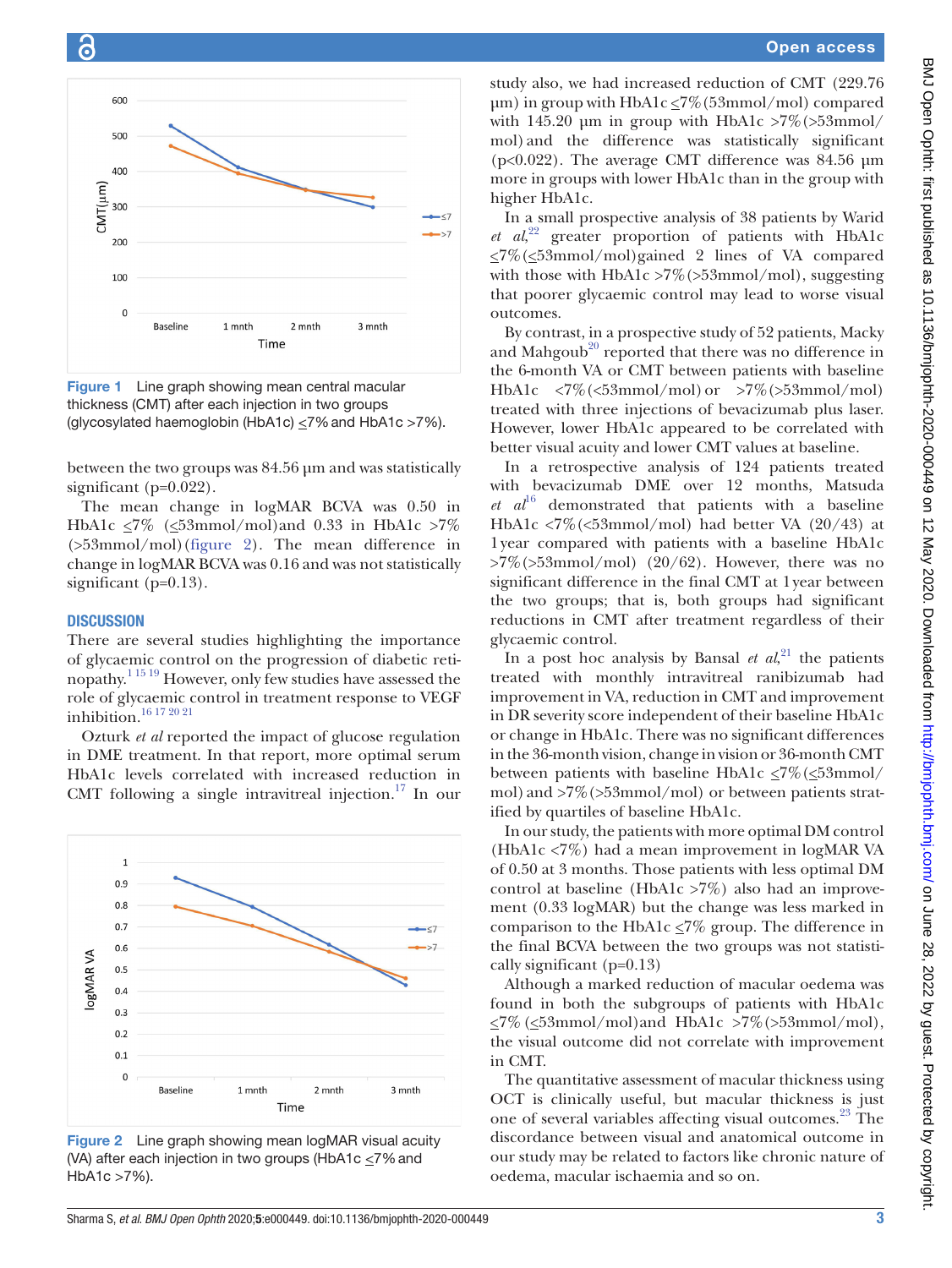## Open access

As it is to our knowledge, the irreversible photoreceptor damage due to long-standing macular oedema may limit a correlated increase in visual acuity. [24](#page-4-3) So, if there is photoreceptor cell damage, anatomical improvement may not contribute to visual improvement.

Macular ischaemia is also known to be associated with poor visual outcome in patients with diabetes regardless of treatment[.25](#page-4-4) Since fluorescein angiographies were not done in all the cases, information regarding macular perfusion was limited. Other factors like presence of epiretinal membrane, posterior hyaloid traction may also contribute to the poor visual outcome.

However, the limited initial BCVA response does not entirely preclude the possibility of better BCVA response in the long term. The follow-up duration in our study was relatively short, and it is known from large clinical trials that stabilisation of VA takes time and it can improve even after the loading dose of three injections.

There could be several reasons for the differences in our results and those of other studies. The duration of follow-up, choice of anti-VEGF injection, number of injections all can influence the final outcome. Also, as we know, DME is a complex condition and the improvement or worsening of DME may depend not only on HbA1c or VEGF alone but also on multiple systemic and local factors, such as blood pressure, cholesterol, obesity, which all can confound the final results.

In conclusion, intravitreal bevacizumab treatment resulted in an improvement in visual acuity and decrease in macular thickness in DME. Maximum benefit from the treatment may be attained by strict glucose regulation. Glycaemic control influences the treatment outcome and may be responsible in part for the different response among patients with the same DME treatment.

The functional and anatomical outcomes are usually correlated but the changes in anatomy alone do not explain the final functional outcome specially in cases with poor glycaemic control who may have chronic macular oedema. Therefore, every early intervention for DME without ischaemia may help to preserve the visual potential by inhibiting further degeneration of photoreceptors. Thus, there is a critical role of a multidisciplinary approach to the patient with DME, in particular for coordination between the endocrinologist and the treating vitreoretinal specialist

Contributors SS, SNJ, PK conceptualised the study. SS contributed in data collection, data analysis and preparation of manuscript. SNJ and PK reviewed and edited the manuscript. All authors approved the final manuscript. All authors had complete access to the study data.

Funding The authors have not declared a specific grant for this research from any funding agency in the public, commercial or not-for-profit sectors.

Competing interests None declared.

Patient and public involvement Patients and/or the public were not involved in the design, conduct, reporting or dissemination plans of this research.

Patient consent for publication Not required.

Ethics approval Ethics approval was taken from the institutional review board of Institute of Medicine, Tribhuvan University.

Provenance and peer review Not commissioned; externally peer reviewed.

Data availability statement Data are available upon request.

Open access This is an open access article distributed in accordance with the Creative Commons Attribution Non Commercial (CC BY-NC 4.0) license, which permits others to distribute, remix, adapt, build upon this work non-commercially, and license their derivative works on different terms, provided the original work is properly cited, appropriate credit is given, any changes made indicated, and the use is non-commercial. See:<http://creativecommons.org/licenses/by-nc/4.0/>.

#### ORCID iD

Sadhana Sharma<http://orcid.org/0000-0002-0550-6938>

#### **REFERENCES**

- <span id="page-3-9"></span>1 Klein R, Klein BE, Moss SE, *et al*. The Wisconsin epidemiologic study of diabetic retinopathy: XVII. The 14-year incidence and progression of diabetic retinopathy and associated risk factors in type 1 diabetes. *[Ophthalmology](http://dx.doi.org/10.1016/S0161-6420(98)91020-X)* 1998;105:1801–15.
- 2 Klein R, Klein BE, Moss SE, *et al*. The Wisconsin epidemiologic study of diabetic retinopathy. IV. diabetic macular edema. *[Ophthalmology](http://dx.doi.org/10.1016/s0161-6420(84)34102-1)* 1984;91:1464–74.
- 3 Early photocoagulation for diabetic retinopathy. ETDRS report number 9. early treatment diabetic retinopathy study Research Group. *[Ophthalmology](http://dx.doi.org/10.1016/S0161-6420(13)38011-7)* 1991;98:766–85.
- 4 Wilson DJ, Finkelstein D, Quigley HA, *et al*. Macular grid photocoagulation. An experimental study on the primate retina. *[Arch](http://dx.doi.org/10.1001/archopht.1988.01060130106038)  [Ophthalmol](http://dx.doi.org/10.1001/archopht.1988.01060130106038)* 1988;106:100–5.
- 5 Ozaki H, Hayashi H, Vinores SA, *et al*. Intravitreal sustained release of VEGF causes retinal neovascularization in rabbits and breakdown of the blood-retinal barrier in rabbits and primates. *[Exp Eye Res](http://dx.doi.org/10.1006/exer.1996.0239)* 1997;64:505–17.
- 6 Diabetic Retinopathy Clinical Research Network, Wells JA, Glassman AR, *et al*. Aflibercept, bevacizumab, or ranibizumab for diabetic macular edema. *[N Engl J Med](http://dx.doi.org/10.1056/NEJMoa1414264)* 2015;372:1193–203.
- <span id="page-3-0"></span>7 Nguyen QD, Brown DM, Marcus DM, *et al*. Ranibizumab for diabetic macular edema: results from 2 phase III randomized trials: rise and ride. *[Ophthalmology](http://dx.doi.org/10.1016/j.ophtha.2011.12.039)* 2012;119:789–801.
- 8 Brown DM, Nguyen QD, Marcus DM, *et al*. Long-Term outcomes of ranibizumab therapy for diabetic macular edema: the 36-month results from two phase III trials: rise and ride. *[Ophthalmology](http://dx.doi.org/10.1016/j.ophtha.2013.02.034)* 2013;120:2013–22.
- <span id="page-3-1"></span>9 Massin P, Bandello F, Garweg JG, *et al*. Safety and efficacy of ranibizumab in diabetic macular edema (resolve study): a 12-month, randomized, controlled, double-masked, multicenter phase II study. *[Diabetes Care](http://dx.doi.org/10.2337/dc10-0493)* 2010;33:2399–405.
- <span id="page-3-2"></span>10 Mitchell P, Bandello F, Schmidt-Erfurth U, *et al*. The restore study: ranibizumab monotherapy or combined with laser versus laser monotherapy for diabetic macular edema. *[Ophthalmology](http://dx.doi.org/10.1016/j.ophtha.2011.01.031)* 2011;118:615–25.
- <span id="page-3-3"></span>11 Heier JS, Korobelnik J-F, Brown DM, *et al*. Intravitreal aflibercept for diabetic macular edema: 148-Week results from the VISTA and vivid studies. *[Ophthalmology](http://dx.doi.org/10.1016/j.ophtha.2016.07.032)* 2016;123:2376–85.
- 12 Do DV, Schmidt-Erfurth U, Gonzalez VH, *et al*. The dA Vinci study: phase 2 primary results of VEGF Trap-Eye in patients with diabetic macular edema. *[Ophthalmology](http://dx.doi.org/10.1016/j.ophtha.2011.02.018)* 2011;118:1819–26.
- 13 Rajendram R, Fraser-Bell S, Kaines A, *et al*. A 2-year prospective randomized controlled trial of intravitreal bevacizumab or laser therapy (bolt) in the management of diabetic macular edema: 24-month data: report 3. *[Arch Ophthalmol](http://dx.doi.org/10.1001/archophthalmol.2012.393)* 2012;130:972–9.
- <span id="page-3-4"></span>14 Stratton IM, Adler AI, Neil HA, *et al*. Association of glycaemia with macrovascular and microvascular complications of type 2 diabetes (UKPDS 35): prospective observational study. *[BMJ](http://dx.doi.org/10.1136/bmj.321.7258.405)* 2000;321:405–12.
- <span id="page-3-5"></span>15 Chou T-H, Wu P-C, Kuo JZ-C, *et al*. Relationship of diabetic macular oedema with glycosylated haemoglobin. *[Eye](http://dx.doi.org/10.1038/eye.2008.279)* 2009;23:1360–3.
- <span id="page-3-6"></span>16 Matsuda S, Tam T, Singh RP, *et al*. The impact of metabolic parameters on clinical response to VEGF inhibitors for diabetic macular edema. *[J Diabetes Complications](http://dx.doi.org/10.1016/j.jdiacomp.2013.11.009)* 2014;28:166–70.
- <span id="page-3-7"></span>17 Ozturk BT, Kerimoglu H, Adam M, *et al*. Glucose regulation influences treatment outcome in ranibizumab treatment for diabetic macular edema. *[J Diabetes Complications](http://dx.doi.org/10.1016/j.jdiacomp.2010.09.006)* 2011;25:298–302.
- <span id="page-3-8"></span>18 American Diabetes Association. Standards of medical care in diabetes--2014. *[Diabetes Care](http://dx.doi.org/10.2337/dc14-S014)* 2014;37:S14–80.
- 19 Zinman B. Translating the diabetes control and complications trial (DCCT) into clinical practice: overcoming the barriers. *[Diabetologia](http://dx.doi.org/10.1007/s001250051414)* 1997;40 Suppl 2:S88–90.
- <span id="page-3-10"></span>20 Macky TA, Mahgoub MM. The effect of glycemic control on visual and anatomic outcomes in response to therapy for diabetic macular